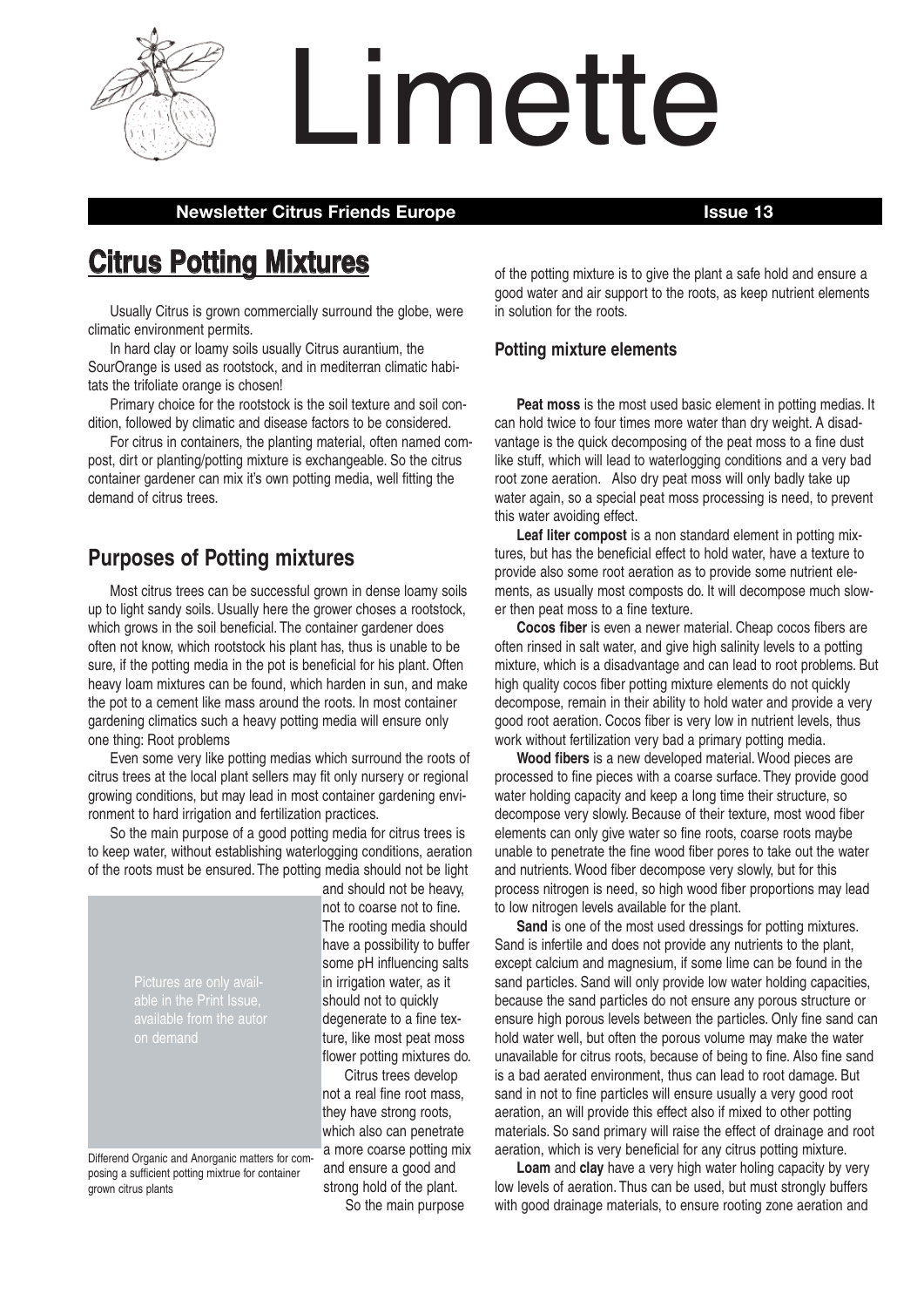# **Newsletter Citrus Friends Europe Issue 13**

drainage. Clay and Loam provide usually some nutrients to the plant, especially trace elements, but of their often compact density cannot be penetrated by the fine citrus roots, so be unavailable for the trees.

**Pine bark compost / grinded bark pieces** are also a new material. Bark pieces, especially from conifere trees are sold as mulch material, to prevent soils from high water evaporation in summer. A beneficial effect the container gardener can use, but mixed to the potting mixture, the decomposing of the bark pieces will take away high levels of nitrogen, so should be avoid. Much better is precomposted bark in various piece sizes, often sold as orchid bark compost or bark grind. Those have the same effect as wood fiber, and increase root zone aeration and drainage.

Bark grind has also an adequate water holding capacity, but as for wood fiber, maybe unavailable because of to fine porous texture.

**Lava** is a porous volcanic stone. Melded minerals will due volcanic activity blown up by volcanic gasses to a foam like material, if cooled down, it will solidify to a high porous stone strucure we call lava. Those usually basalt material is high in mineral contents, which loose very slowly in composts by natural decomposing effects. The most beneficial effect of lava, especially if the pieces are not to large is the water holding capacity in large pores and the high root zone aeration. Also the provide weight to the compost and give the roots a very good hold.

# **Potting mixtures**

As we knew now the purposes of potting mixtures and the benefits of the potting mixture elements, we cann discuse the potting mixtures.

In literature usually following basic dressings can be found for citrus nursery container culture:

#### **For citranges**

- 6 parts of composted bark
- 3 parts of coarse sand
- 1 part of blond peat moss

#### **For sour-orange**

- 5 parts of composted leaf liter
- 2 parts of sandy loam
- 1 part of coarse sand
- 1 part of blond peat moss

#### **For Citrus macrophylla and Citrus volkameriana**

- 4 parts of blond peat moss
- 2 parts of coconut fiber
- 2 parts of black peat moss
- 2 parts of zeolite

Usually those mixtures seldom can be mixed by a container gardener, but in general and as orientation we can use those recipes as basics for our own mixtures.

So the trifoliata orange need a acid soil, so we use recipe one and add some leaf liter to get a very good substratum. So most special potting mixtures our dealer sells for citrus, is made on this recipe. The low root zone aeration can in winter be a problem, if our trees are not grafted on trifoliate orange. So that's the backdraw of this rich, and high water holding potting mixture.

We may add sand, to ensure better fit for other rootstocks, but cannot provide ideal environment for other rootstocks.

As we cann see, the recipe two is even very dense and heavy. If someone has to lift the pot and carry it, it will be the highst backdraw, and for other rootstocks, the substratum may be not acid in reaction enough, and high organic content may also be problematic.

Last recipe is to high in peat moss, will to quickly decompose and lead to root problems, so another potting mixture is need.

So we start with coconut fiber of high quality and low salinity leves. For a basic mixture we take coarse sand and coconut fiber in equal parts and mix well.We add now fine lava pieces or Seramis (Seramis is a non-natural high porous clay granulatum). In equal pieces if a higher drainage is in demand, or two parts of the basic mixture and one part of the lava for demands with lower drainage.

For trees which require more acid soil reactions, we can an to two parts of the basic mixture one part bark grind. Organic parts can be added by adding composted leaf liter.

#### **So coconut fiber, lava (Seramis) and Sand provide a very good all purpose basic dressing for the citrus container gardener.**

And for personal demands, we can add bark grind and composted leaf liter. So any container gardener can make his own recipe, and will find beneficial mixtures for his purposes and culture.

> Pictures are only availavailable from the autor

A very well made mixture made of fresh coconut fibers, leaf compost, lava grind and sand. It's very good aerated, highly draining and ensures best growing conditions

## **Sold special mixtures**

Usually new citrus owners will buy a plant, a care instruction, a fertilizer and usually a special potting mixture bag.

Most of these mixtures are some dressed container potting mixtures, and somewhat sold more expensive. Some substrances, like root stimulatores and special water storing particles are seldem realy needed.

Usually those peat moss mixtures hold enough water, so a special water holding effect is not needfull. A root stimulator is often also not needed, because if the substratum ensures good root zone aeration and drainage, it will be beneficial for root growth and root development, if temperatures in root zone permits. To high water levels may avoid a good root zone temperature, thus prevent good root development. Thus a more coarse structure of the soil will even ensure good root zone temperatures, because a good aerated soil